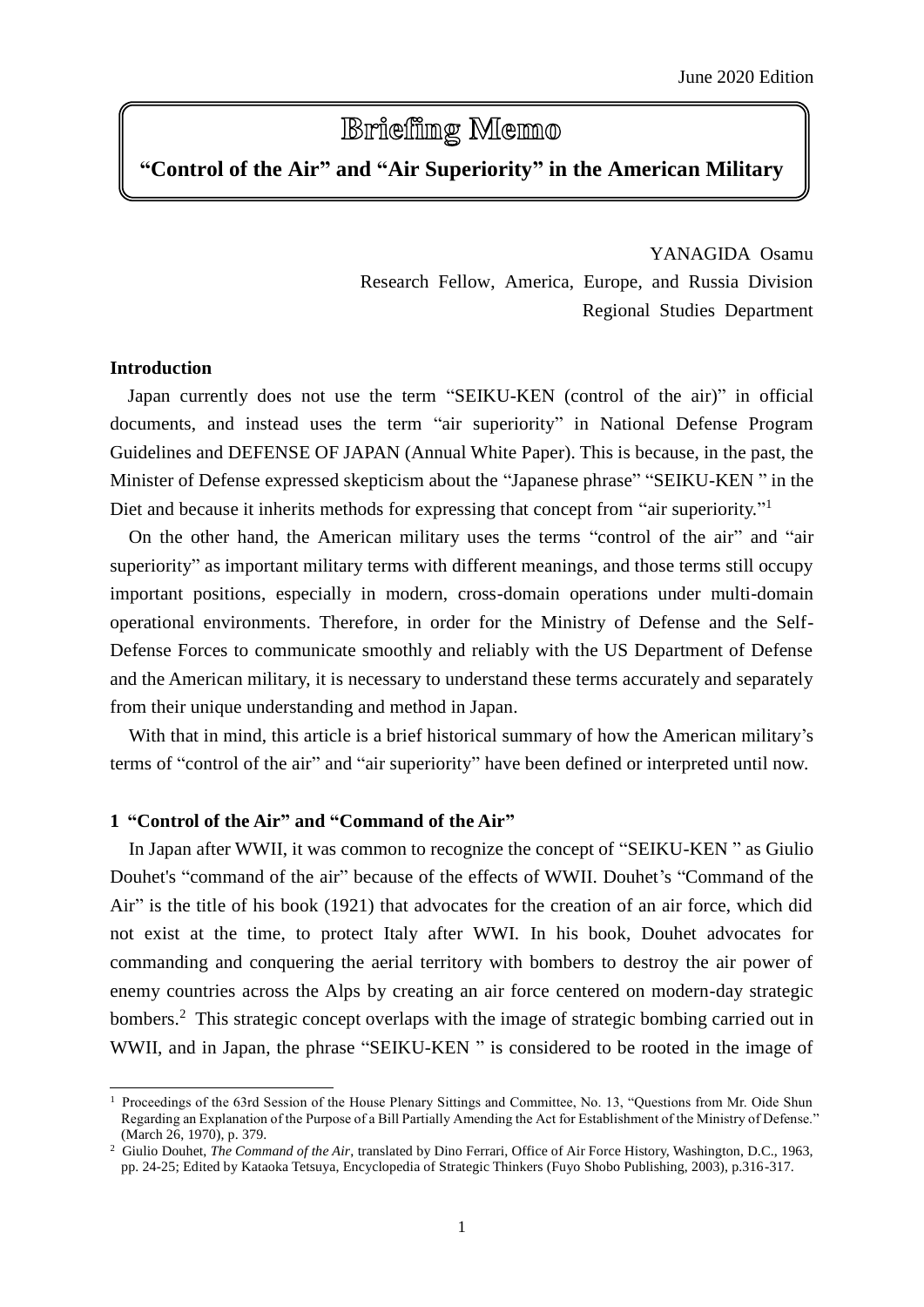"large-scale aggression and destruction."

On the other hand, the term "control of the air," which is still used by the American military, was first used in William Mitchell's 1925 book *Winged Defense*. In his book, "control of the air" as described by Mitchell means an air force consisting mainly of fighters that is superior to the enemy and a state in which relative freedom of action has been acquired through the abilities of the air force, or in other words, it literally means "dominantly controlling the operational airspace." <sup>3</sup> As such, the term "control of the air" that Mitchell began to use did not presume a specific strategy or operational initiative, as was espoused by Douhet's "command of the air."

However, in Japan, the term "SEIKU-KEN" (it means "control of the air") still has a strong "negative image" of large-scale aggression and destruction, and it is thought that this has hindered understanding of the term's original meaning. As such, from this point forward, the definition and interpretation of "control of the air" and "air superiority" in the American military will be analyzed by dividing them into four representative periods (WWII, the founding of the US Air Force, the latter half of 20th century, and the present day).

#### **2 Concept in WWII**

The basis of the US Army Air Forces' operational actions during WWII was the War Department Field Manual FM 100-20, "Command and Employment of Air Power" (hereinafter referred to as the "Field Manual"). In this Field Manual, "complete control of the air" is set as the general goal of air operations in WWII, and it explains that "Complete control of the air can be gained and maintained only by total destruction of the enemy's aviation."<sup>4</sup> From this description, the Field Manual sets the goal of air operations as "complete control of the air," which is the highest state of "control of the air," and can be thought of as creating a similar state to the "command of the air" described by Douhet.

What, then, was the specific meaning of "control of the air" during WWII? The Field Manual explains complete control of the air by saying "operations in the theater must be carried on continuously and intensively to gain and maintain air supremacy and to provide security from hostile air operations."<sup>5</sup> From this description, it can be said that the American military's "control of the air" refers to a state in which it is possible to provide "constant" (although not complete) security to an allied force from enemy air attacks. And, in the strategy of the time, the allied units in the theater that would inevitably become the main force were ground units (including units operating the airfield). In other words, the American military's term "control of the air" during WWII meant "control and authority to be able to constantly

<sup>3</sup> William Mitchell, *Winged Defense*, (Dover Publications, Inc. Mineola, New York, 1988), p. 222.; Kataoka Tetsuya, *Encyclopedia of Strategic Thinkers*, p. 322-324.

<sup>4</sup> War Department Field Manual, FM 100-20, *Command and Employment of Air Power,* (War Department, 21 July 1943), p. 6.

 $5$  FM 100-20, p. 6.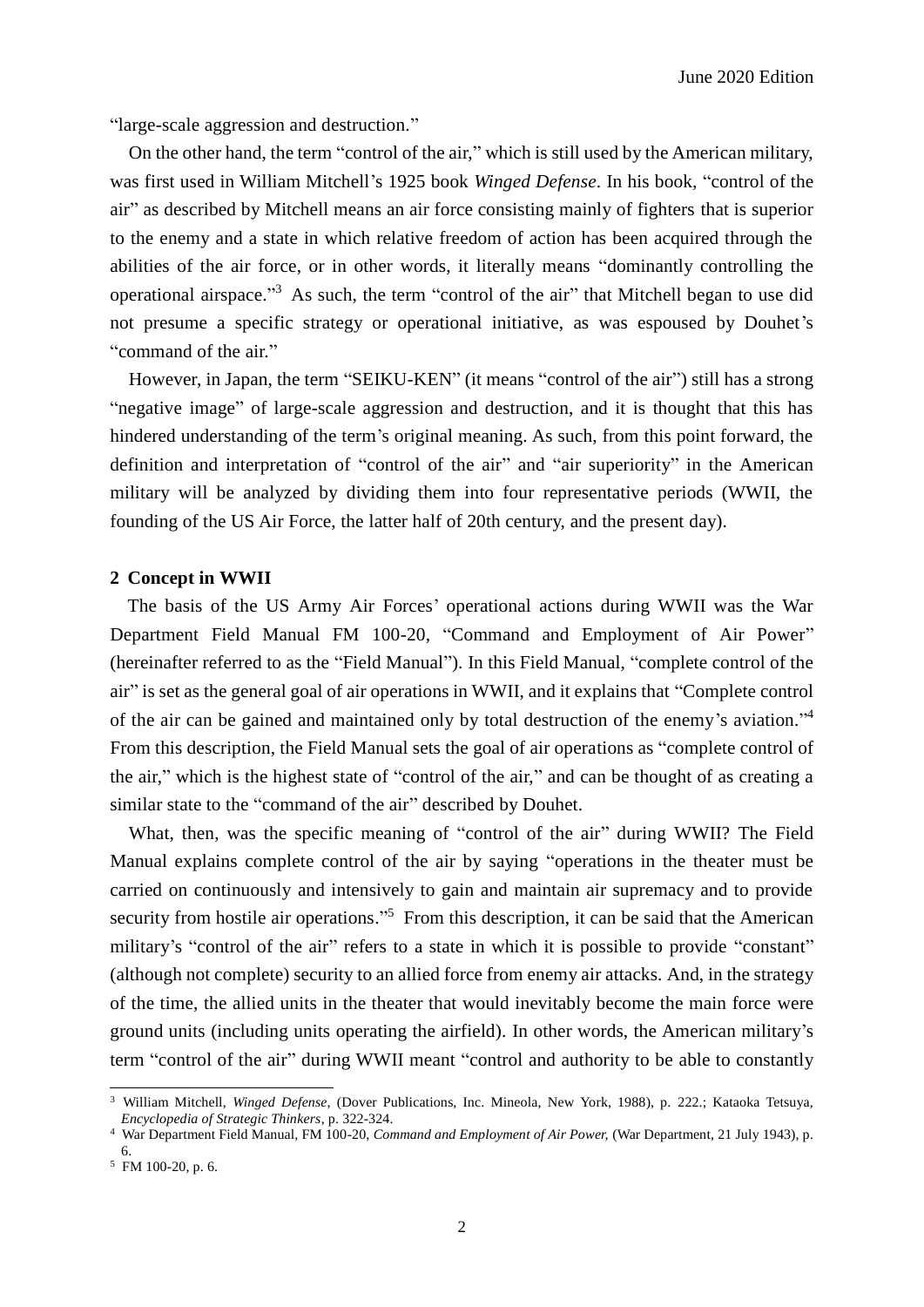protect the main ground units in the theater from enemy air attacks."

On the other hand, the term "air superiority" means the results of air combat victories and air attacks carried out while acquiring "control of the air," that is to say, "combat results." According to the Field Manual, activities to acquire and maintain air superiority are (provisionally) expressed as "operations…to provide safety from enemy air attacks." "Attack on hostile airdromes, the destruction of aircraft at rest, and by fighter action in the air"<sup>6</sup> are listed as examples of these activities, and as a result, the Field Manual explains how (constant) "control of the air" can be provided. In other words, the American military's "air superiority" during WWII meant "combat results" and the like that pushed forward the virtual front line in the air so as to acquire "control of the air" over ground forces in enemy territory.

# **3 Concept at the Founding of the US Air Force**

The US Air Force, which was founded after WWII, created a US Air Force Dictionary to standardize terms used within the Air Force. In the US Air Force Dictionary published in 1956, "control of the air" and "air superiority" are defined as different terms. Amongst them, the largest change from the WWII Field Manual is that "control of the air" is defined as a broader concept, including air power-related control during peace times.

The "control of the air" mentioned in the US Air Force Dictionary is divided into both a broad sense and a narrow sense, with the former (the broad sense) explaining new definitions and interpretations, including for peacetime. The broad sense of control of the air here is defined as "A kind of control by which a nation is able through its own relative strength to maintain a dominant position with respect to air power and national air capacity, and to exert through this strength desired influence on the actions of another nation or nations either in peace or war."<sup>7</sup> In other words, the American military's official definition of "control of the air," when viewed in the broad sense, means the control and authority with regards to air power that a sovereign state has in its "territorial air" during peace time, and when confined to an emergency, as in the narrow sense, it means forcibly obtaining equivalent control in the theater or operational area. The US Air Force once again defined the narrow sense of control of the air in an interpretation that is similar to that used by Mitchell, that is, "the physical control of airspace through the use of military air vehicles." <sup>8</sup> Thus, the US Air Force's official definition of "control of the air" became a term that could be used for both defensive and offensive operations, depending on the location (inside or outside an area).

On the other hand, "air superiority," according to the US Air Force Dictionary, is "That superiority in air power or air control, local or general, held when an air force has greater combat effectiveness than that of an opposing air force, esp. if the degree of this superiority

<sup>6</sup> FM 100-20, Section 3.

<sup>7</sup> Woodford Agee Heflin, Editor, *The United States Air Force DICTIONARY,* Air University Press, 1956, p. 141.

<sup>8</sup> Ibid.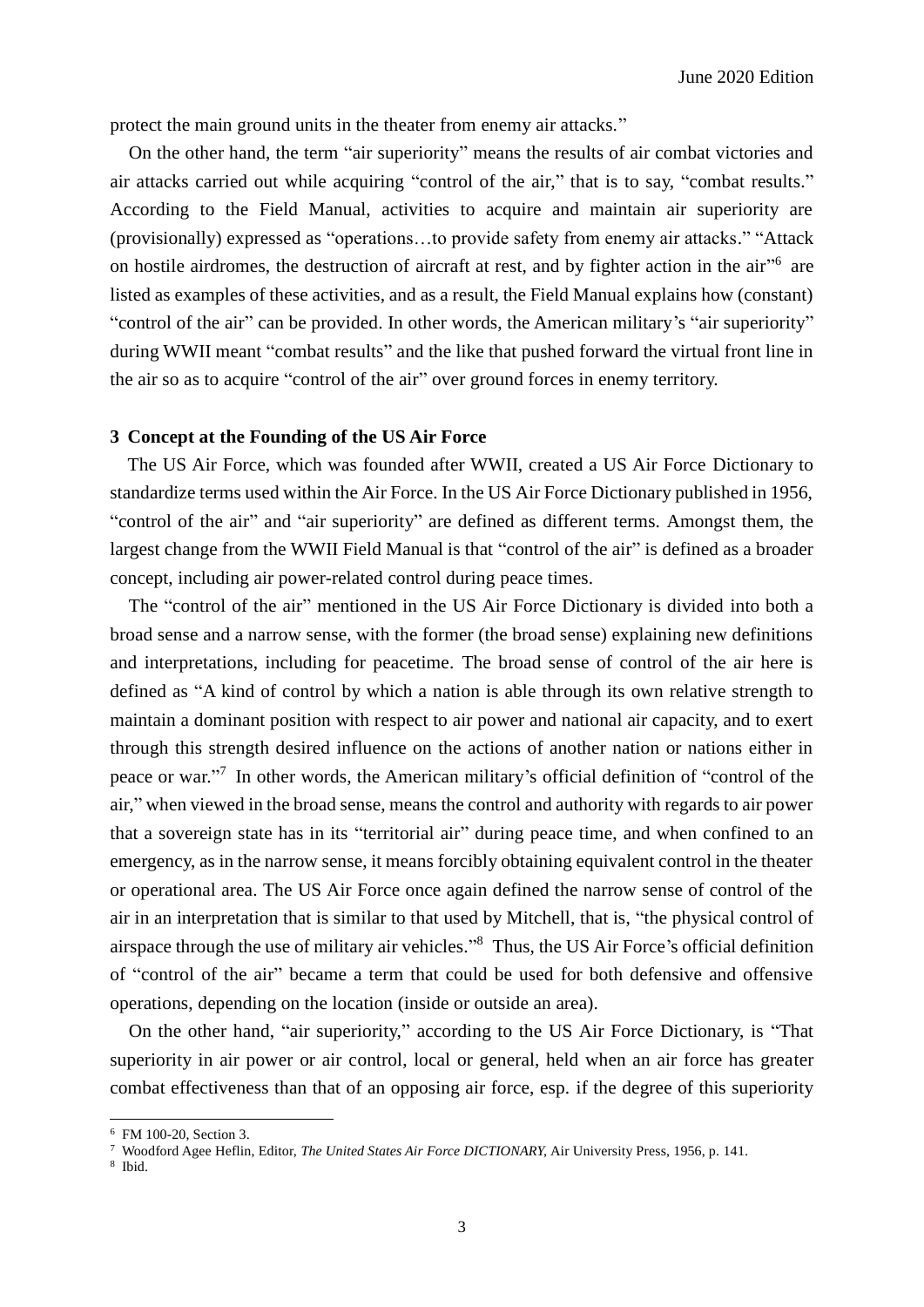permits the conduct of air operations without prohibitive interference by the opposing air force."<sup>9</sup> "Air superiority" defined in this way means the outcome of a purely offensive engagement, and the extent of "US air operations" are described as "without prohibitive interference by the opposing air force." In other words, in contrast to how the American military's "control of the air" expresses national level control, "air superiority" has become a term used to describe the outcomes of engagements by combat units and is limited to emergency situations.

In addition, if the difference between the two terms is expressed in terms of concepts for ground operations, "control of the air" means permanent "control" such as of territory that has been acquired by the nation, whereas "air superiority" can be said to mean provisional "combat results," such as pushing forward the virtual front line in the air by winning battles, and the basic idea of both terms in the American military continues to the present day.

#### **4 Concept in the Latter Half of the 20th Century**

In the latter half of the 20th century, the American military, which was based on integrated operations,<sup>10</sup> began to actively prepare integrated doctrine documents (joint publications) in order to unify the terms and concepts used. In addition to and in conjunction with this, the doctrine documents of each military branch similarly became more important.

In the 1998 edition of the Air Force Doctrine Document AFDD 2-11, "Counterair Operations," the foreword states that "Control of the air is a necessity for the American way of war, providing enormous military advantages."<sup>11</sup> This is not the "complete control of the air" in the WWII Field Manual or Douhet's "command of the air," but it shows that the US Air Force's universal goals are the acquisition of "control of the air" in a more achievable operational area, and then maintaining "control of the air" in the skies above the controlled area. In addition, as for the definition of "control of the air," it is safe to say that there was no new discussion of it in the American military doctrine documents and that there was no change from the 1950s-era US Air Force Dictionary.

On the other hand, the definition of "air superiority" has been lightly revised in the American military doctrine documents in response to changes in operational environments, especially since the end of the 20th century. This positioning of the term "air superiority" can be said to correspond to changes in operations and tactics.

For example, in the 1998 edition of the US Air Force doctrine document, "air superiority" is defined as "that degree of dominance in the air battle of one force over another which

<sup>9</sup> Ibid., p. 37.

<sup>&</sup>lt;sup>10</sup> Under the Goldwater-Nichols Department of Defense Reorganization Act of 1986, the American military began to base its operations around "integration" rather than the military branches. Goldwater-Nichols Department of Defense Reorganization Act of 1986 (PL 99-433).

<sup>11</sup> AFDD 2-1.1, *Counterair Operations*, (6 May 1998), p. 1.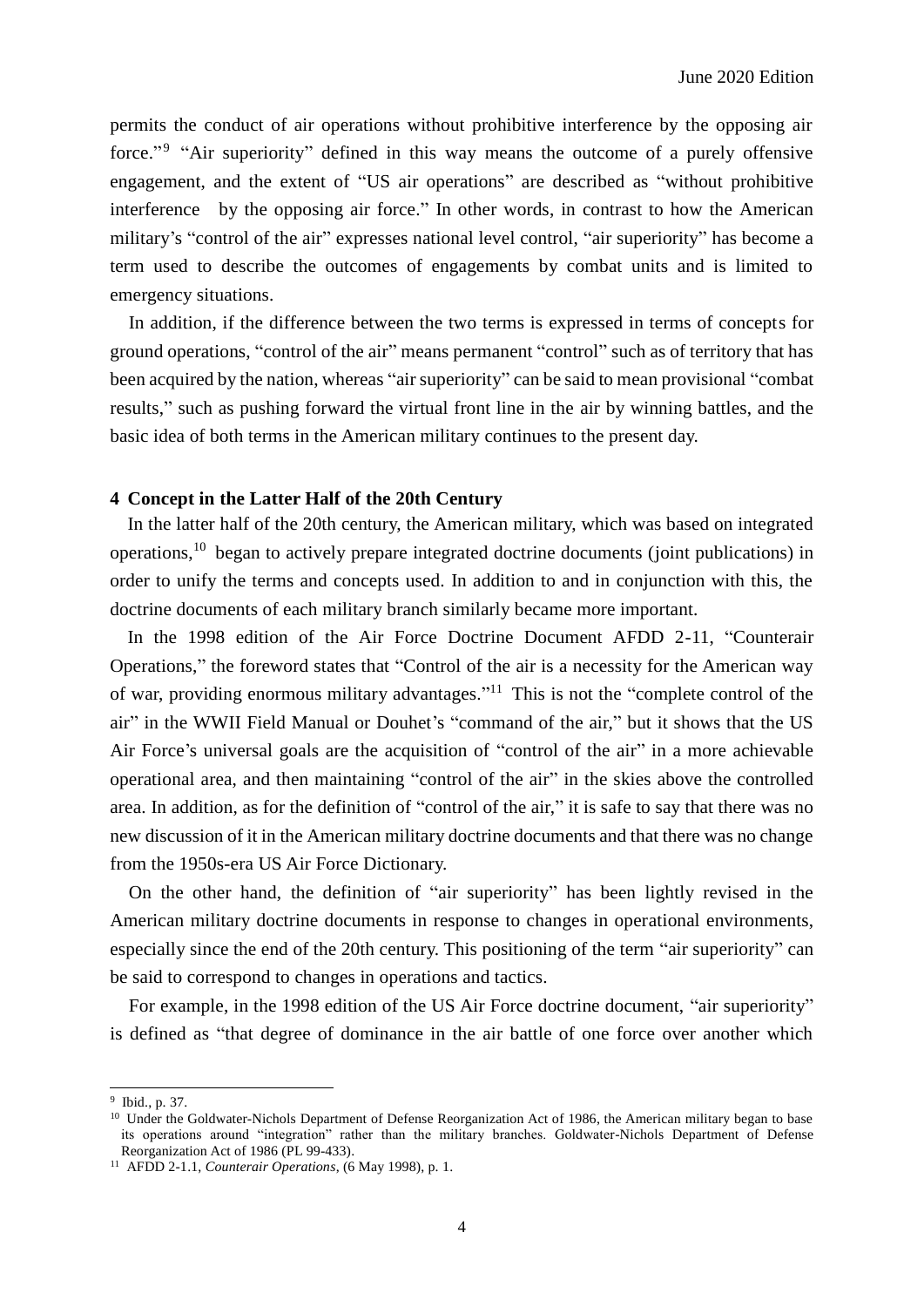permits the conduct of operations by the former and its related land, sea, and air forces at a given time and place without prohibitive interference by the opposing force."

The expressions "degree of dominance in the air battle" and "at a given time and place" in this definition have not changed since the days when the US Air Force called the doctrine document a "Field manual". On the other hand, in the descriptions showing the "combat results" expressed in the latter half of the definition, the "air forces" that are targets of the opposing force have expanded to "one force," and the "air operations" that should be protected via air superiority have changed to descriptions of "operations by... land, sea, and air forces," that assume integrated operations. In other words, the American military's "air supremacy" has evolved not as a term used at the level of military strategy, such as by the Department of Defense, but as a term used at the operational level and below for operations and tactics carried out by units.

# **5 Concept in the Present Day**

The concepts of "control of the air" and "air superiority" in the American military, in order to conquer the strong opponents that are envisioned, obtain their effects by carrying out multiple cross-domain operations under a multi-domain operational environment.

In the 2015 edition of the US Air Force doctrine document, the US Air Force states that "Counterair operations are conducted across all domains and determine the level or degree of air control."<sup>12</sup> As for "control of the air," which is the goal of counterair operations, it explains that "The level of air control can range from a parity (or neutral) situation, where neither adversary can claim control over the other, to local superiority in a specific area, to supremacy over an entire operational area."<sup>13</sup>

From this interpretation, the current American military, in recognition of the harsh operating environment from enemy A2/AD, etc., acknowledges that it is difficult to set strategic goals by simply interpreting "uniform control" across an entire operational area like the "control of the air" in the past. As a result, the American military currently interprets the strategic goal of "control of the air" not just as pursuing a state of uniform control and advantage for the American military over the operational area, but also allowing for the existence of various influences, including the existence of "adversarial influence" and "parity" wherein neither the US or an adversary can obtain influence.

l

<sup>12</sup> AFDD annex 3-01, *Counterair Operations*, (27 Oct. 2015), p. 3.

<sup>13</sup> Ibid.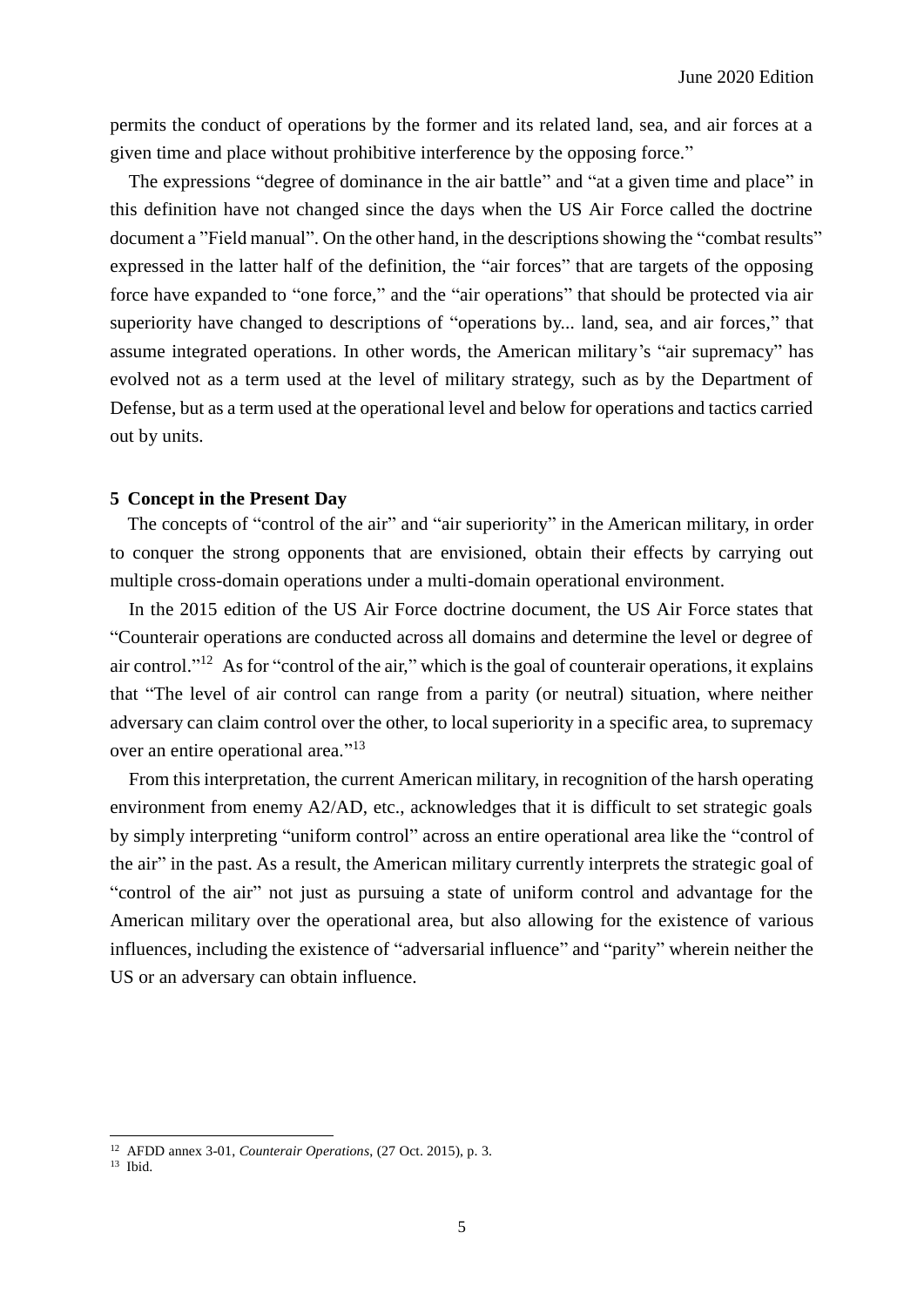

Figure: Level of influence expressed by control of the air (source: AFDD annex 3-01, 2015 edition)

In addition, the current definition of "air superiority," as defined in the 2018 edition of the Joint Publication integrated doctrine document, was drastically revised from the previous "degree of dominance in the air battle" to "degree of control of the air."<sup>14</sup> This makes it clear that "air superiority" is positioned as "influence" obtained not just in traditional "air battles" but also "across all domains" Regarding the specific degree in the definition, it is expressed as "That degree of control of the air by one force that permits the conduct of its operations at a given time and place without prohibitive interference from air and missile threats."<sup>15</sup> This change means that, due to the progress of military technology such as stealth, it can be said that air superiority will not only provide the traditional protection to other friendly "integrated forces," but will also include operational actions that invade the enemy air defense networks while utilizing their self-protection abilities (Penetrating Counter Air: PCA).<sup>16</sup>

#### **6 Conclusion**

This paper analyzed the American military's concepts of "control of the air" and "air superiority" from a historical perspective. Over the long term, the American military's "control of the air" and "air superiority" have changed based on different interpretations and concepts from those in Japan.

The American military's "control of the air" was defined as a general term that does not limit acquisition processes or methods, unlike Douhet's "command of the air," which is associated with large-scale aggression and destruction. However, in WWII, the term "complete control of the air" was adopted and used to pursue a situation similar to Douhet's "command of the air." Therefore, it can be said that immediately after WWII in the United States, the

<sup>14</sup> JP 3-01, *Countering Air and Missile Threats*, (02 May 2018), p. GL-8.

<sup>15</sup> Ibid.

<sup>&</sup>lt;sup>16</sup> A concrete example of PCA is an attack operation carried out by a stealth bomber (attack) while avoiding (invalidating) the enemy's air defense network (system). Enterprise Capability Collaboration Team, "Air Superiority 2030 Flight Plan," U.S. Air Force, (May 2016), pp. 3-4.; https://www.af.mil/Portals/1/document/airpower/Air Superiority 2030 Flight Plan.pdf.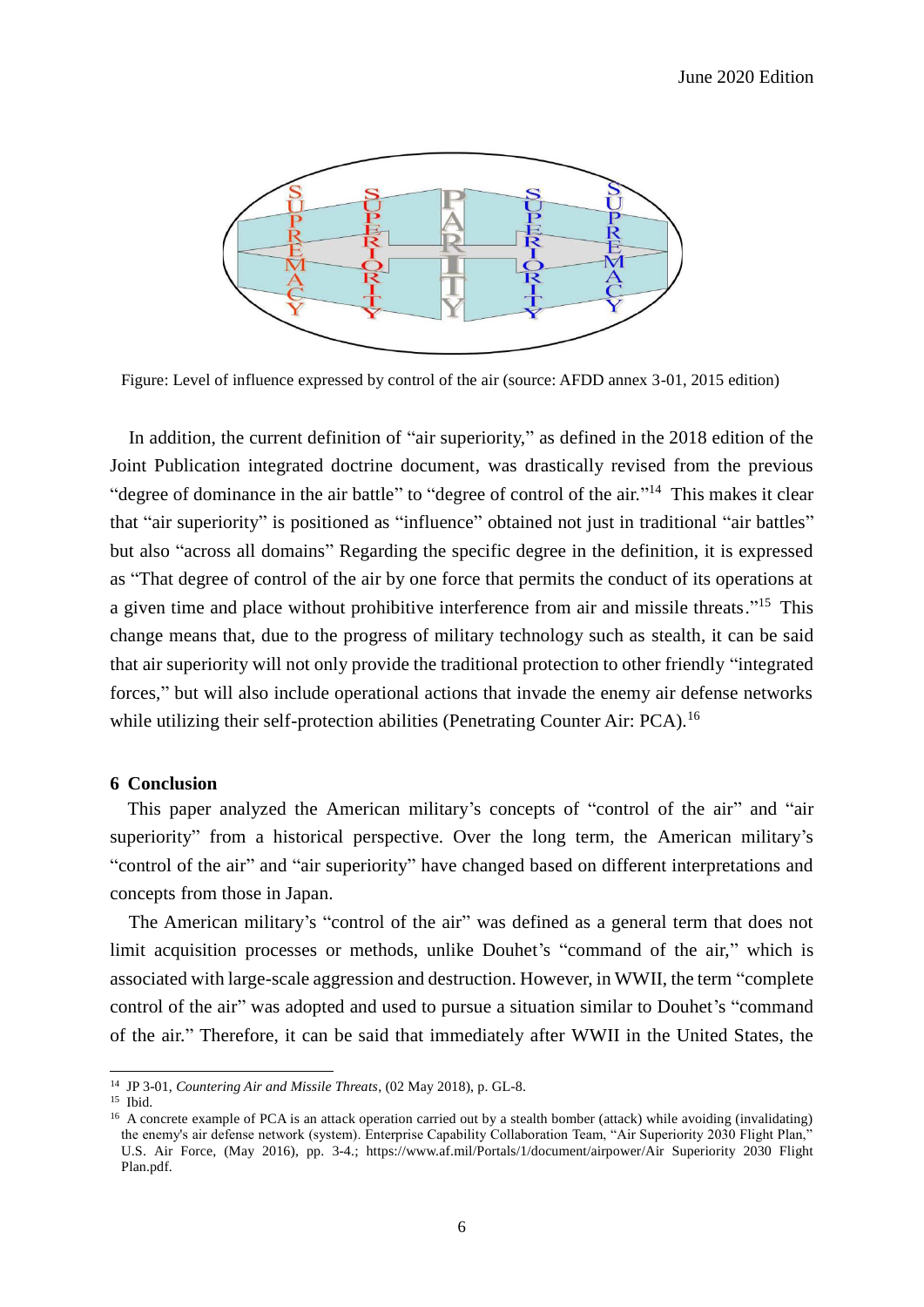expression "control of the air" was accompanied by the same image of large-scale destruction as Douhet's "command of the air."

However, the US Air Force, which became independent from the US Army after WWII, redefined "control of the air" as a general term that applies even during peace time. This meaning of "control of the air" is similar to the "control" and "authority" that modern states generally have in their "territorial air." Therefore, when the American military sets "control of the air" as a target for military operations, it means a so-called "sanctuary" similar to its territorial air, where the American expeditionary forces will be safe from enemy attacks in the operational area. It can be said that such a change in definition came about by rendering the enemy's air power non-functional, but not destroyed, which the American military carried out in the Vietnam War and the Gulf War, for example.

Additionally, supposing the harsh operating environment from enemy A2/AD, etc., in current times, it has been recognized that it is difficult to pursue a uniform control of the entire operational area and that it is also difficult to pursue the "control of the air" that the American military has set as one of its military-strategic goals. As such, the American military, as one of the interpretations of "control of the air," has allowed influences from both sides to be intertwined in a complicated manner. However, despite such changes in interpretation, the "control of the air" in defensive operations remains the same as "authority and control in territorial air" and is an important protection target that should eliminate the enemy's influence.

On the other hand, the American military's "air superiority," unlike Japan's, has devolved as an operational term that expresses the combat outcome of offensive operations. For example, the American military applies the term "air superiority" when an expeditionary force newly acquires "control of the air" in an operational area or when the range of already-held "control of the air" is expanded, and it is clearly stated in American Joint Publication integrated doctrine documents that operational classification in these cases should also be set as "Offensive Counter Air (OCA)," that is, it should be set as an offensive operation.<sup>17</sup>

This kind of "air superiority" similar to the American military's has been greatly affected by changes in the concepts of unit operations. For example, "air superiority" protected "air operations" during WWII and the Vietnam War, etc., when it was assumed that the military branches had different operations, but the protection of "air superiority" has expanded to "integrated operations" since the Gulf War, which was based on integration operations between the military branches. In addition, premised on cross-domain operations like in the present, the acquisition of "air superiority" has also been expanded from the idea of only prevailing in aerial combat to include utilizing all operational areas.

In these ways, the American military's terms "control of the air" and "air superiority" are

l

 $17$  Air superiority is explained by American Joint Publication integrated doctrine documents as being obtained by "Offensive" Counter Air (OCA)" JP 3-01, Countering Air and Missile Threats, (02 May 2018), p. I-11, IV-1, IV-2.